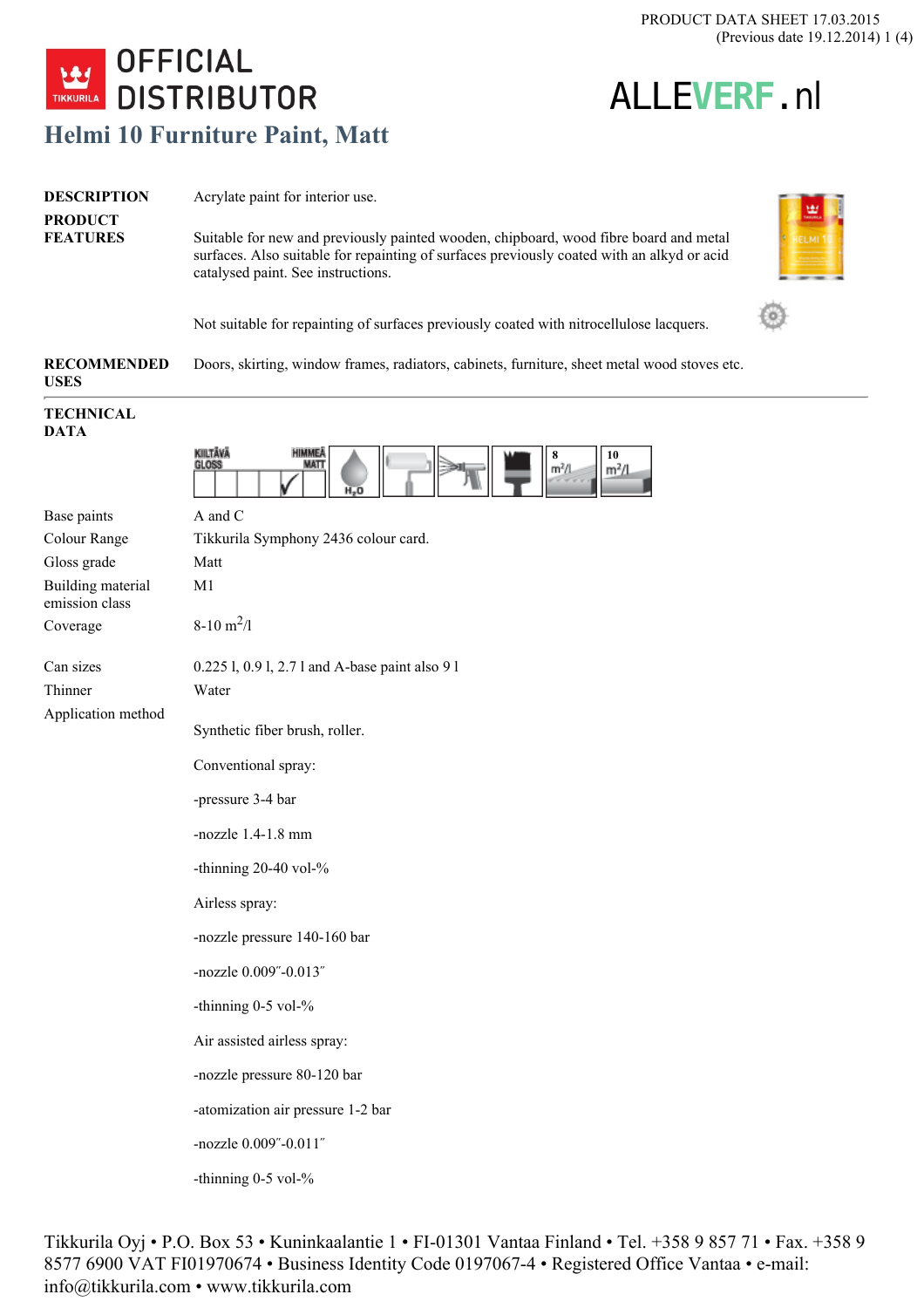

## **Helmi 10 Furniture Paint, Matt**

| Drying time at $23^{\circ}$ C<br>and 50% relative air<br>humidity | Dust dry in approx. 1 hour.<br>Recoatable in approx. 16 hours.                                                                 |
|-------------------------------------------------------------------|--------------------------------------------------------------------------------------------------------------------------------|
|                                                                   | Ready to use hardness after 2-3 days.                                                                                          |
| Wash resistance                                                   | Resists over 5000 scrubbings by brush, SFS 3755                                                                                |
| Chemical resistance                                               | Resists cleaning detergents and weak solvents e.g. White Spirit Coffee, tea etc. stains have to be cleaned off<br>immediately. |
| Light resistance                                                  | Non-yellowing                                                                                                                  |
| Solids volume                                                     | Approx. $40\%$                                                                                                                 |
| Density                                                           | Approx. $1.2 \text{ kg/l}$ in white (ISO 2811)                                                                                 |
| Storage                                                           | Protect from frost.                                                                                                            |
| Product code                                                      | $22V-S$ .                                                                                                                      |
| <b>MED</b> Certificate                                            | MED B7148 Helmi furniture paint                                                                                                |
|                                                                   |                                                                                                                                |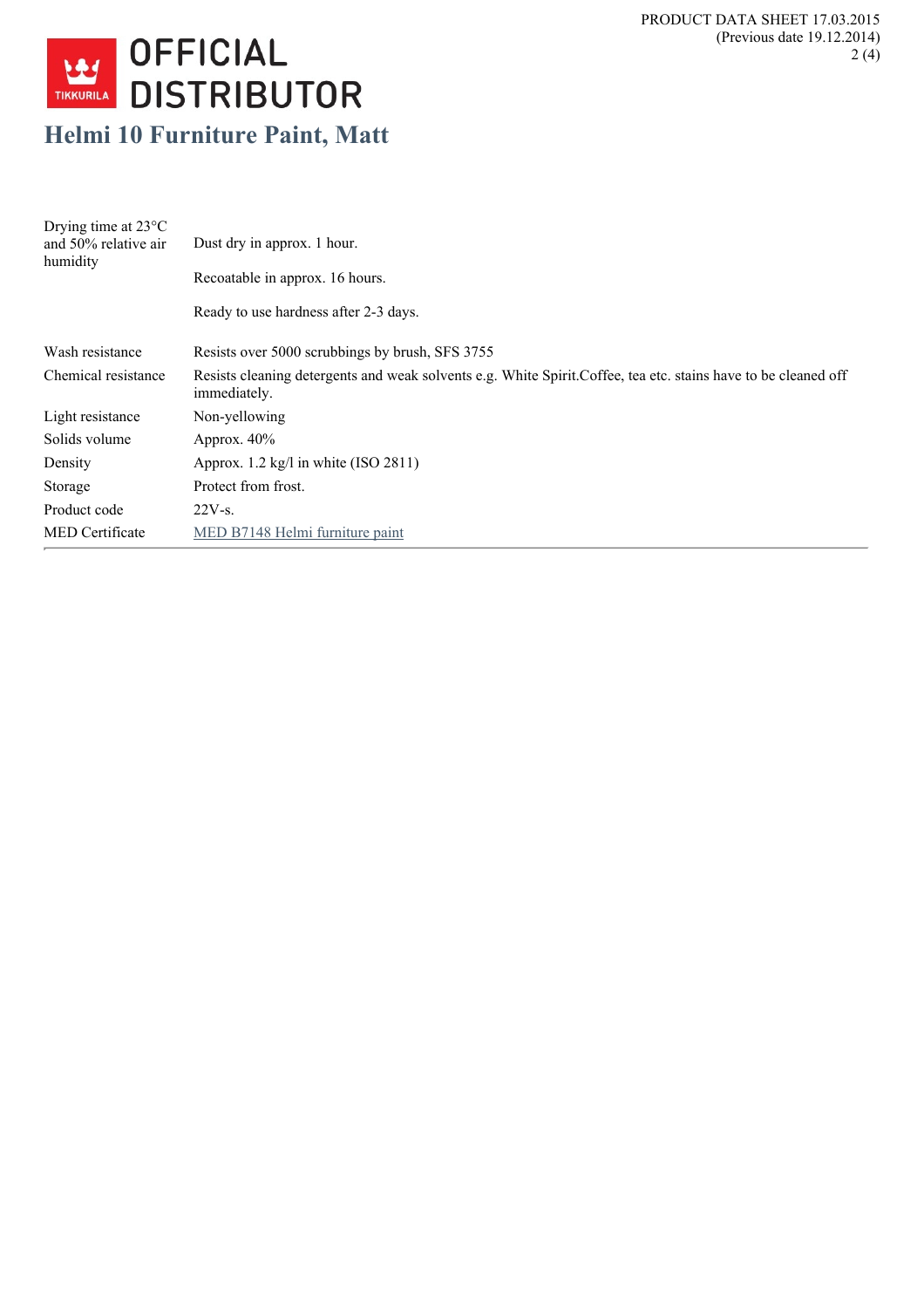

## **Helmi 10 Furniture Paint, Matt**

## **APPLICATION DETAILS**

| Application<br>conditions                                                                                         | The surface to be painted must be dry, the temperature of the air at least $+8^{\circ}$ C, and the relative humidity of the<br>air below 80%.                                                                                                                                                                                                                                                                                                                                                                                                                                                                                                                                                                                                                                                                  |
|-------------------------------------------------------------------------------------------------------------------|----------------------------------------------------------------------------------------------------------------------------------------------------------------------------------------------------------------------------------------------------------------------------------------------------------------------------------------------------------------------------------------------------------------------------------------------------------------------------------------------------------------------------------------------------------------------------------------------------------------------------------------------------------------------------------------------------------------------------------------------------------------------------------------------------------------|
|                                                                                                                   | Lower temperature (approx. $+15^{\circ}$ C) and higher humidity (50-70 % RH) will make the open-time of the paint<br>longer and the work easier.                                                                                                                                                                                                                                                                                                                                                                                                                                                                                                                                                                                                                                                               |
| Priming                                                                                                           | Unpainted surfaces:<br>Remove all dirt and dust carefully to obtain good adhesion. Treat knots with Oksalakka Knotting Lacquer.<br>Prime new wood and wood fibre board surfaces with Helmi Primer or Otex Akva adhesion primer. Prime<br>metal surfaces with Rostex Super Akva or Rostex Super metal primer. Prime absorbent surfaces first with a<br>primer thinned with 5-10%, and sand. Prime surface after that with an unthinned primer.<br>Previously painted surfaces:<br>Wash down previously painted surfaces with Maalipesu Cleaning Agent and rinse carefully with water.<br>Remove loose, flaking paint with a scraper and sand hard, glossy and industrially painted surfaces matt.<br>Remove sanding dust. Fill holes and cracks with Presto Furniture Putty or Rapid Filler and sand the filled |
| Painting                                                                                                          | parts. Prime with Helmi Primer or Otex Akva adhesion primer.<br>Stir the paint thoroughly down to the bottom and thin with water, if necessary. Apply by brush, roller, paint<br>pad or spray 1-2 times. Apply on large surfaces first with a roller and level with a brush. Multi-branched<br>synthetic brushes are best suited for the work.                                                                                                                                                                                                                                                                                                                                                                                                                                                                 |
| Cleaning of tools                                                                                                 | Remove excess paint from tools. Clean tools with water. Tikkurila Pensselipesu (Tool Cleaner) is<br>recommended to be used to remove a bit hardened paint.                                                                                                                                                                                                                                                                                                                                                                                                                                                                                                                                                                                                                                                     |
| Maintenance<br>instructions                                                                                       | Cleaning earliest approx. 1 month after painting: The surfaces are cleaned with a soft brush, sponge or cleaning<br>cloth and neutral (pH 6-8) dish washing solution. Clean very dirty surfaces with weakly alkaline (pH 8-10)<br>washing detergent and e.g. cleaning cloth or sponge. Rinse the surface carefully.                                                                                                                                                                                                                                                                                                                                                                                                                                                                                            |
|                                                                                                                   | The product achieves its final hardness and durability after one month under normal conditions, therefore the<br>surfaces must be handled with care during a couple of weeks. If the surfaces need to be cleaned soon after<br>finishing, clean them lightly with a soft brush or damp cleaning cloth.                                                                                                                                                                                                                                                                                                                                                                                                                                                                                                         |
| Maintenance<br>treatment                                                                                          | If the surface was previously painted with Helmi Furniture paint, then maintenance painting can be carried out<br>without priming. See Pretreatment.<br>Note! If alkyd primer is used as a primer, the final adhesion into the primer is achieved after 2 weeks from the<br>finishing painting. During this time avoid e.g. the usage of masking tape.                                                                                                                                                                                                                                                                                                                                                                                                                                                         |
| EU VOC 2004/42/EC-<br>limit value                                                                                 | (cat A/d) 130g/l(2010) Helmi Furniture Paint contains VOC max. 130g/l.                                                                                                                                                                                                                                                                                                                                                                                                                                                                                                                                                                                                                                                                                                                                         |
| <b>HEALTH AND</b><br><b>SAFETY</b><br><b>LABELLING</b><br>according to<br><b>Regulation (EC) No.</b><br>1272/2008 | Contains 1,2-benzisothiazol-3(2H)-one and 2,4,7,9-tetramethyldec-5-yne-4,7-diol. May produce an allergic<br>reaction. Wear protective gloves. A Material Safety Data Sheet is available on request. Safety Data Sheet -<br>Helmi                                                                                                                                                                                                                                                                                                                                                                                                                                                                                                                                                                               |
| and WASTE<br><b>DISPOSAL</b>                                                                                      | <b>ENVIRONMENTAL</b> Recycle empty, dry cans or dispose them of in accordance with local regulations. Destroy liquid waste<br>according to the local regulations for hazardous waste.                                                                                                                                                                                                                                                                                                                                                                                                                                                                                                                                                                                                                          |
| <b>TRANSPORT</b>                                                                                                  | VAK/ADR: not classified                                                                                                                                                                                                                                                                                                                                                                                                                                                                                                                                                                                                                                                                                                                                                                                        |
|                                                                                                                   | sre190315 / ssa270208 / akk300315 / mli140906 / hok050906 / 365-,366-,22V                                                                                                                                                                                                                                                                                                                                                                                                                                                                                                                                                                                                                                                                                                                                      |

The above information is not intended to be exhaustive or complete. The information is based on laboratory tests and practical experience, and it is given to the best of our knowledge. The quality of the product is ensured by our operational system, based on the requirements of ISO 9001 and ISO 14001. As manufacturer we cannot control the conditions under which the product is being used or the many factors that have an effect on the use and application of the product. We disclaim liability for any damages caused by using the product against our instructions or for inappropriate purposes. We reserve the right to change the given information unilaterally without notice.

[Back](https://www.tikkurila.com/decorative_paints/products/products_in_alphabetic_order/?pdf=1&printer=1&view_status=preview)